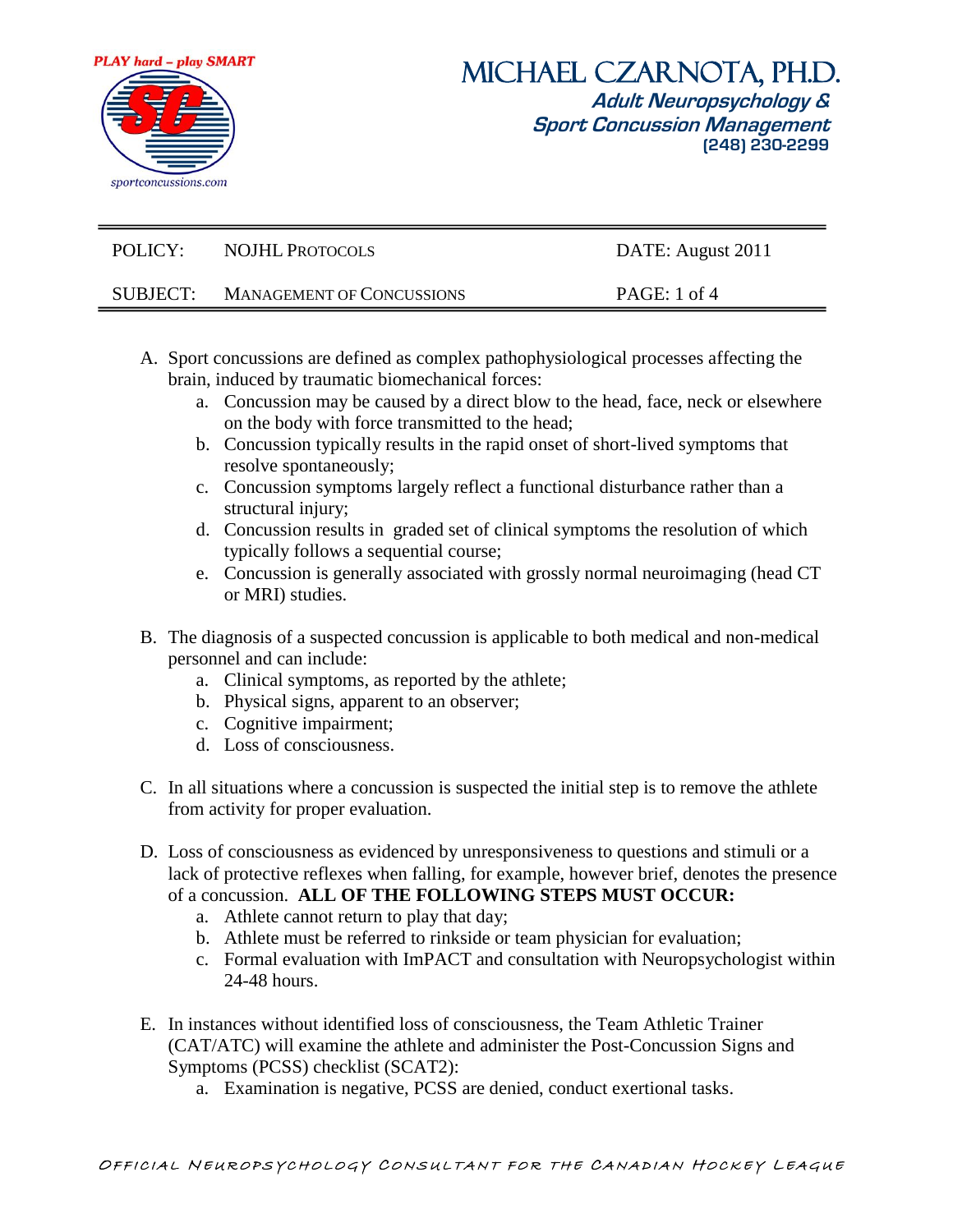- b. Examination is positive, i.e., clear confusion, disorientation, emotional lability, and/or PCSS are reported, repeat evaluation process every 5 minutes for 15 minutes;
- c. Medical referral is made to rinkside physician if observable signs or PCSS persist for greater than 15 minutes;
- d. Re-examine and monitor every 15 minutes for possible deterioration in condition until symptoms resolve or team physician makes hospital referral.
- F. If athlete examination becomes negative, i.e., confusion clears, and PCSS are denied within 15 minutes, conduct rinkside cognitive evaluation with Standardized Assessment of Concussion (SAC) found within the SCAT2:
	- a. If  $SAC \geq 25$ , conduct exertional tasks;
	- b. If SAC < 24, player is removed from the game and medical referral is made to rinkside physician.
- G. For athletes who are asymptomatic within 15 minutes of injury, conduct exertional tasks, such as 5 jumping jacks, 5 push-ups, 5 sit-ups, 5 squat thrusts:
	- a. If observed signs remain absent and PCSS are denied, athlete may return to play that game/practice.
	- b. Return of observable signs, such as decreased balance, or PCSS are reported, athlete is removed from the game and medical referral is made to rinkside physician.
- H. Return to Play
	- a. **Never return a symptomatic athlete to play**
	- b. Following a concussion, the athlete may be returned to play in the current competition **ONLY IF ALL CRITERIA ARE MET**:
		- i. No loss of consciousness;
		- ii. Observable signs and PCSS remit within 15 minutes;
		- iii. No significant cognitive deficits present  $(SAC \ge 25)$ ;
		- iv. No return of signs or PCSS following exertional testing.
		- v. Protective equipment, i.e., mouthguard and helmet, must be inspected and in proper condition.
	- c. Clinical caveats to consider when making same day return to play decisions
		- i. Age of player
		- ii. Concussion history
		- iii. Degree of force that precipitated the injury
		- iv. Style of play
- I. Players are referred for more thorough assessment with ImPACT and consultation with Neuropsychologist who:
	- a. Are withheld from competition due to persistent observable signs  $(> 15 \text{ minutes})$ ;
	- b. Have persistent PCSS  $(> 15 \text{ minutes})$ ;
	- c. Have poor cognitive performance on SAC  $(< 24)$ ;
	- d. Have a personal history that warrants more conservative management;

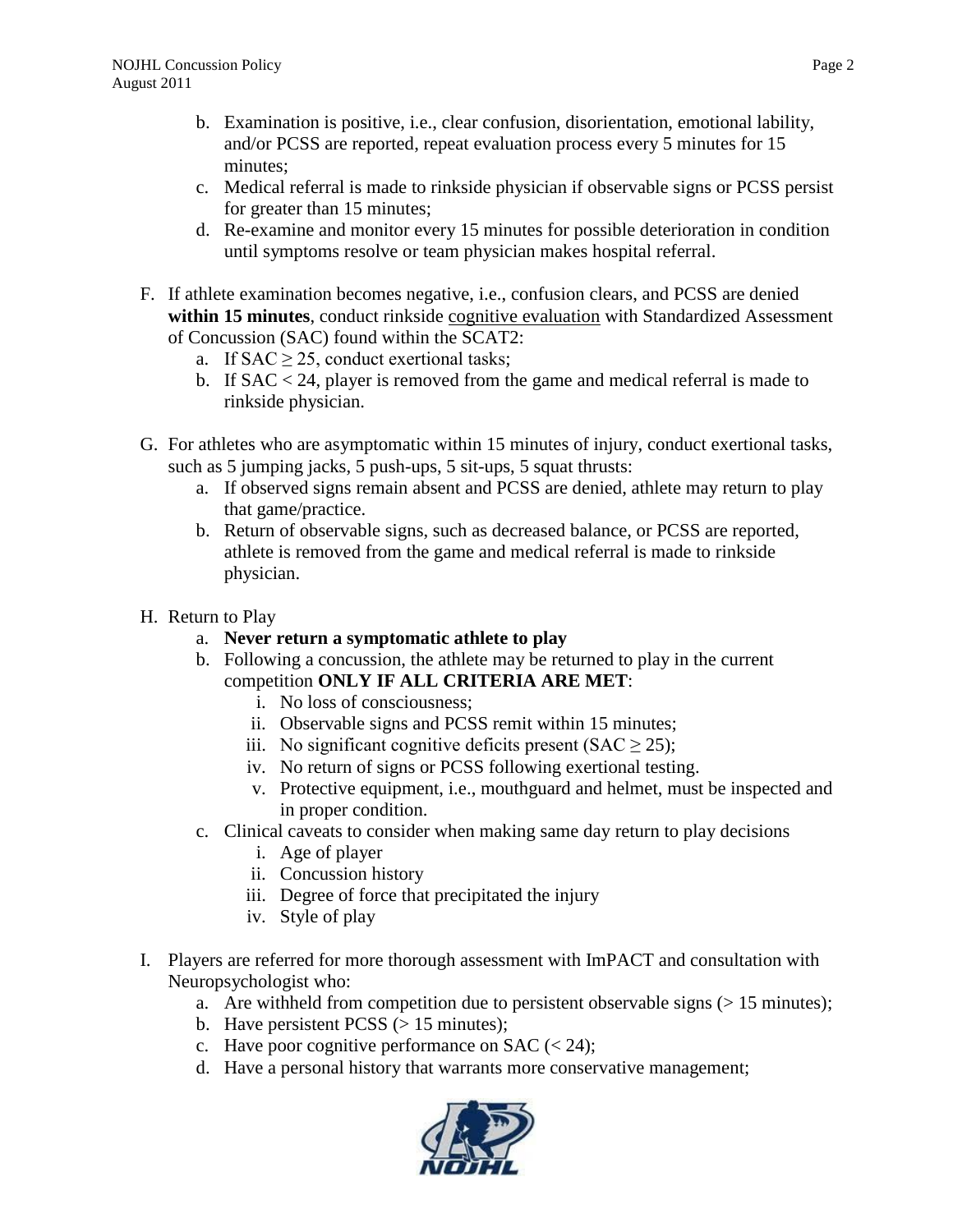- e. Experience the return of observable signs or PCSS following exertional tasks;
- f. Experience the return or delayed onset of observable signs or PCSS following return to play or subsequent day(s).
- J. First post-injury examination is conducted within 24-48 hours:
	- a. Neruopsychologist is notified of the injury and the post-injury examination
		- i. Mechanism of injury;
		- ii. Nature of initial symptoms;
		- iii. Symptom progression;
		- iv. Medical test data, if available.
	- b. ImPACT data are reviewed and compared to baseline data;
	- c. Balance testing (BESS) is repeated by CAT/ATC and compared to baseline performance
	- d. Results and recommendations are discussed with team CAT/ATC and team physician(s) as needed;
	- e. Written consult note is provided to the team within 24-48 hours;
	- f. Additional evaluation(s), if needed, will be based on individual factors:
		- i. Age of athlete
		- ii. Concussion history
		- iii. Nature of symptoms
		- iv. Severity of symptoms
		- v. Persistence of symptoms
		- vi. Psychological factors
- K. Athletes with documented subjective post-concussive symptoms will be monitored and evaluated at regular intervals by the ATC/CAT using a consistent symptom checklist, either paper-and-pencil or computerized questionnaire, if available.
- L. The athlete may return to competitive game play after completing the following steps:
	- a. Rest, which may included cognitive rest as well, until determined to be asymptomatic for a minimum of 24 hours by **ALL OF THE FOLLOWING**:
		- i. Documented medical clearance from team physician
		- ii. Neuropsychological clearance from Neuropsychologist
		- iii. Behavioral clearance from team ATC/CAT, e.g., personal observations of player demeanor and personality, reports from parents or billets
		- iv. Balance testing (e.g., BESS) has normalized
	- b. Light aerobic activity, i.e., stationary bike.
	- c. Sport-specific exercises, such as skating.
	- d. Non-contact drills, flow drills and resistance training.
	- e. Full contact practice (requires prior documented clearance from team physician).
	- f. Competitive game play.
- M. Although each step typically occurs on a separate day the rate of progression through the RTP steps will be individualized and may be extended or expanded based on:
	- a. Age of athlete